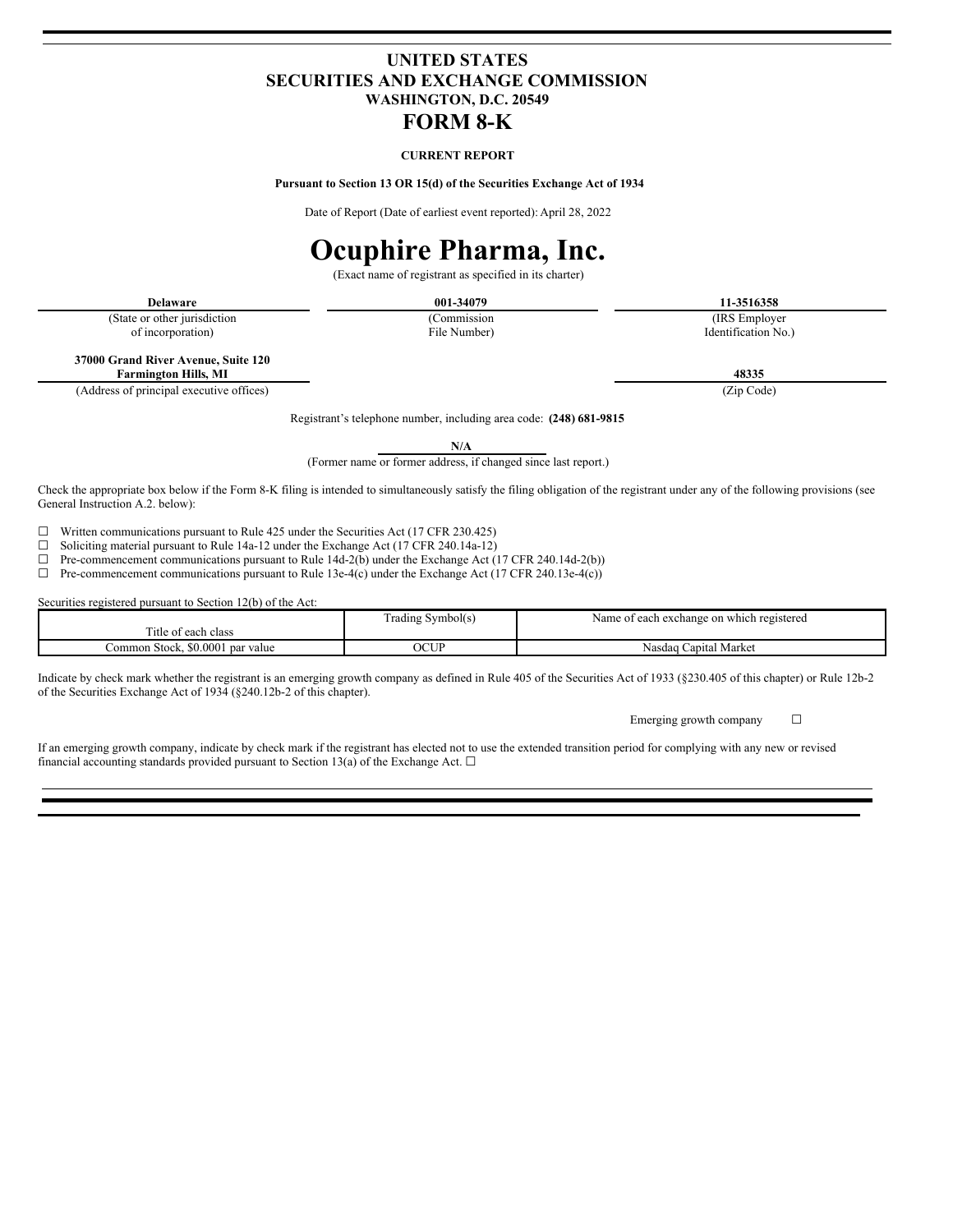#### **Item 8.01 Other Events.**

On April 28, 2022, the Company issued a press release regarding the results of its MIRA-4 pediatric safety trial for reversal of mydriasis. A copy of the press release is filed as Exhibit 99.1 to this Current Report on Form 8-K and incorporated herein by reference.

Information contained on or accessible through any website reference in the press release is not part of, or incorporated by reference in, this Current Report on Form 8-K, and the inclusion of such website addresses in this Current Report on Form 8-K by incorporation by reference of the press release is as inactive textual references only.

## **Item 9.01 Financial Statements and Exhibits.**

# **(d) Exhibits**

| Exhibit<br><b>Number</b> | <b>Exhibit Description</b>                                               |
|--------------------------|--------------------------------------------------------------------------|
| 99.1                     | Press Release, dated April 28, 2022                                      |
| 104                      | Cover Page Interactive Data File (embedded within Inline XBRL document). |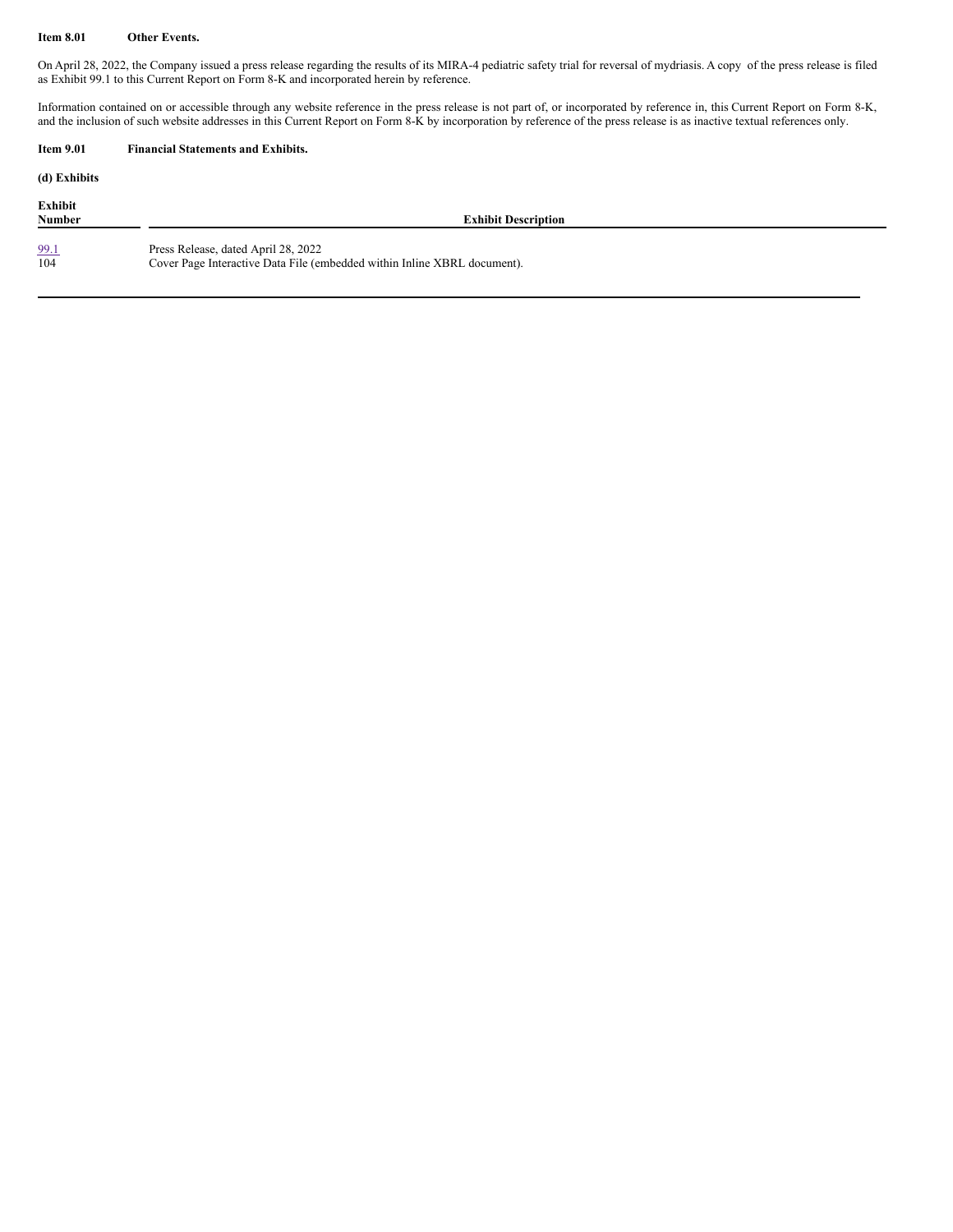## **SIGNATURES**

Pursuant to the requirements of the Securities Exchange Act of 1934, the registrant has duly caused this report to be signed on its behalf by the undersigned hereunto duly authorized.

## **OCUPHIRE PHARMA, INC.**

By: /s/ Mina Sooch

Mina Sooch Chief Executive Officer

Date: April 28, 2022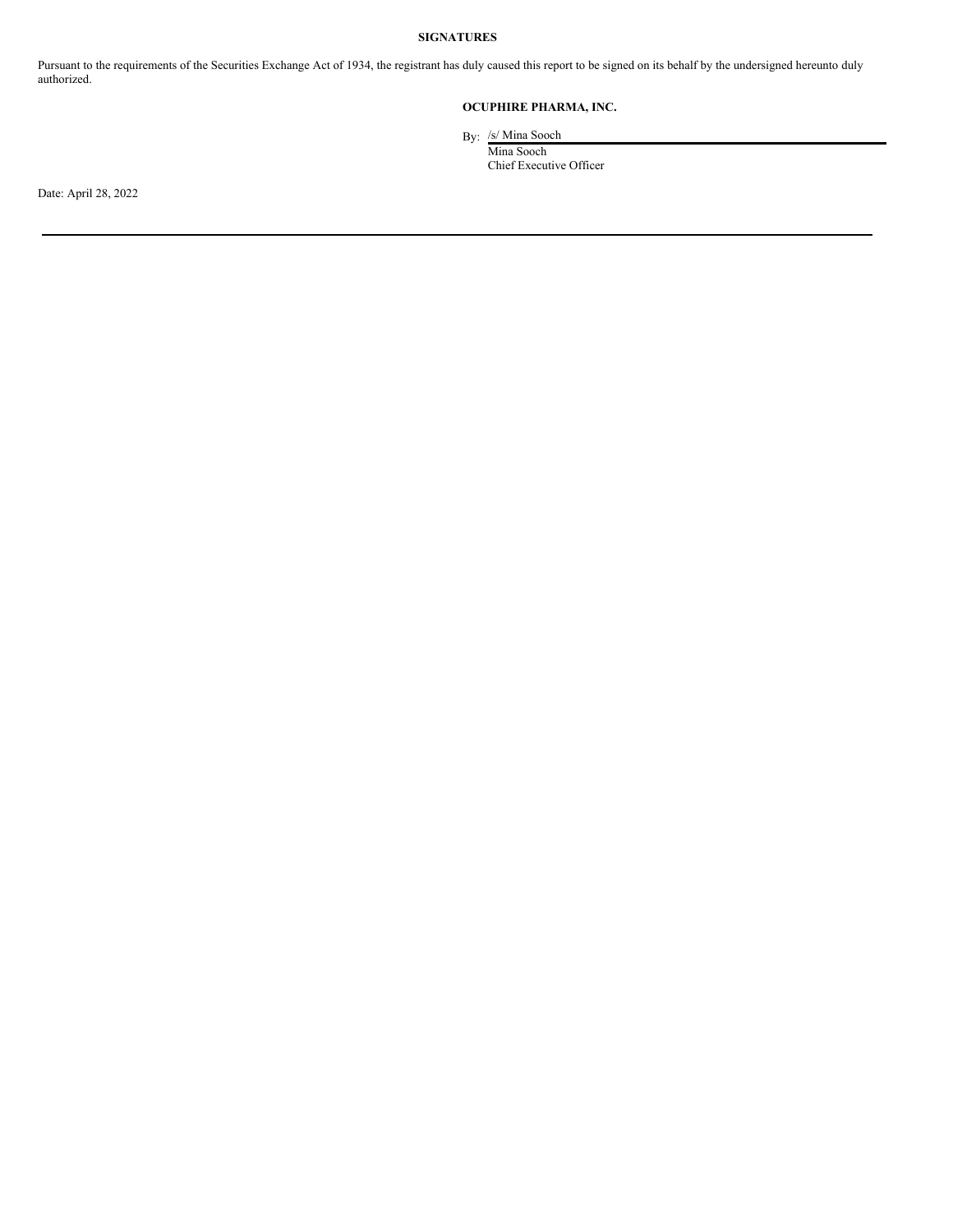

#### Ocuphire Completes Last Clinical Trial Supporting the Planned 2022 NDA Submission with the Announcement of Positive Results from MIRA-4 Pediatric **Safety Trial Evaluating Nyxol® for Reversal of Mydriasis**

Nyxol Demonstrated a Favorable Safety Profile and Rapidly Reversed Dilated Eyes in Pediatric Subjects 3 to 11 Years Old, Consistent with Findings in MIRA-2 and MIRA-*3 Phase 3 Registration Trials*

*MIRA-4 Results Support Potential Broader Label for Nyxol in RM to Include Pediatrics*

*NDA Filing for Nyxol in RM Planned for Late 2022 with Potential Launch in 2H 2023*

FARMINGTON HILLS, MI, April 28, 2022 - Ocuphire Pharma, Inc. (Nasdaq: OCUP), a clinical-stage ophthalmic biopharmaceutical company focused on developing and commercializing therapies for the treatment of refractive and retinal eye disorders, today announced positive results in the MIRA-4 pediatric safety trial investigating its product candidate Nyxol® for the reversal of pharmacologically-induced mydriasis (dilation of pupil). The results demonstrated that Nyxol's efficacy and safety in pediatric subjects 3-11 years of age was consistent with that shown in previous studies conducted by Ocuphire which enrolled both adolescents (age 12-17 years) and adults (age 18 years and older), showing a rapid reversal of pharmacologically-induced mydriasis (RM) and a favorable safety profile.

Nyxol is a proprietary, preservative-free, stable, investigational eye drop formulation of phentolamine mesylate designed to uniquely modulate the pupil size by blocking the α1 receptors found only on the iris dilator muscle without affecting the ciliary muscle. MIRA-4 is part of the comprehensive MIRA clinical program to develop Nyxol for RM. MIRA-4 enrolled 23 pediatric subjects from two sites in the U.S in two months. Ocuphire plans to submit an NDA that includes the results of MIRA-1, MIRA-2, MIRA-3, and MIRA-4 with the U.S. FDA in late 2022. The company is currently evaluating partnering and distribution options for an effective and cost-efficient commercial launch of Nyxol targeted for the second half of 2023, if approved.

"We are very pleased with the compelling safety results in young children from the MIRA-4 trial, marking the fourth positive data milestone in our Nyxol program in RM," said Mina Sooch, MBA, Founder and CEO of Ocuphire Pharma. "These results add to our large body of clinical data demonstrating the safety and efficacy of Nyxol for RM and may potentially support a broader label to include children as young as age 3 to older adults. The rapid and large magnitude of Nyxol response of 64% in the MIRA-4 trial is consistent with that seen in the MIRA-2 (49%) and MIRA-3 (58%) trials. We remain on track for our planned NDA submission to the FDA later this year, and if approved, Ocuphire will be well positioned for a launch in the second half of 2023 for Nyxol as the only commercially-available treatment option indicated for reversing pharmacological eye dilation. We thank the study participants, physicians, study site personnel, and everyone involved in the MIRA trials for their contributions in advancing this program."

1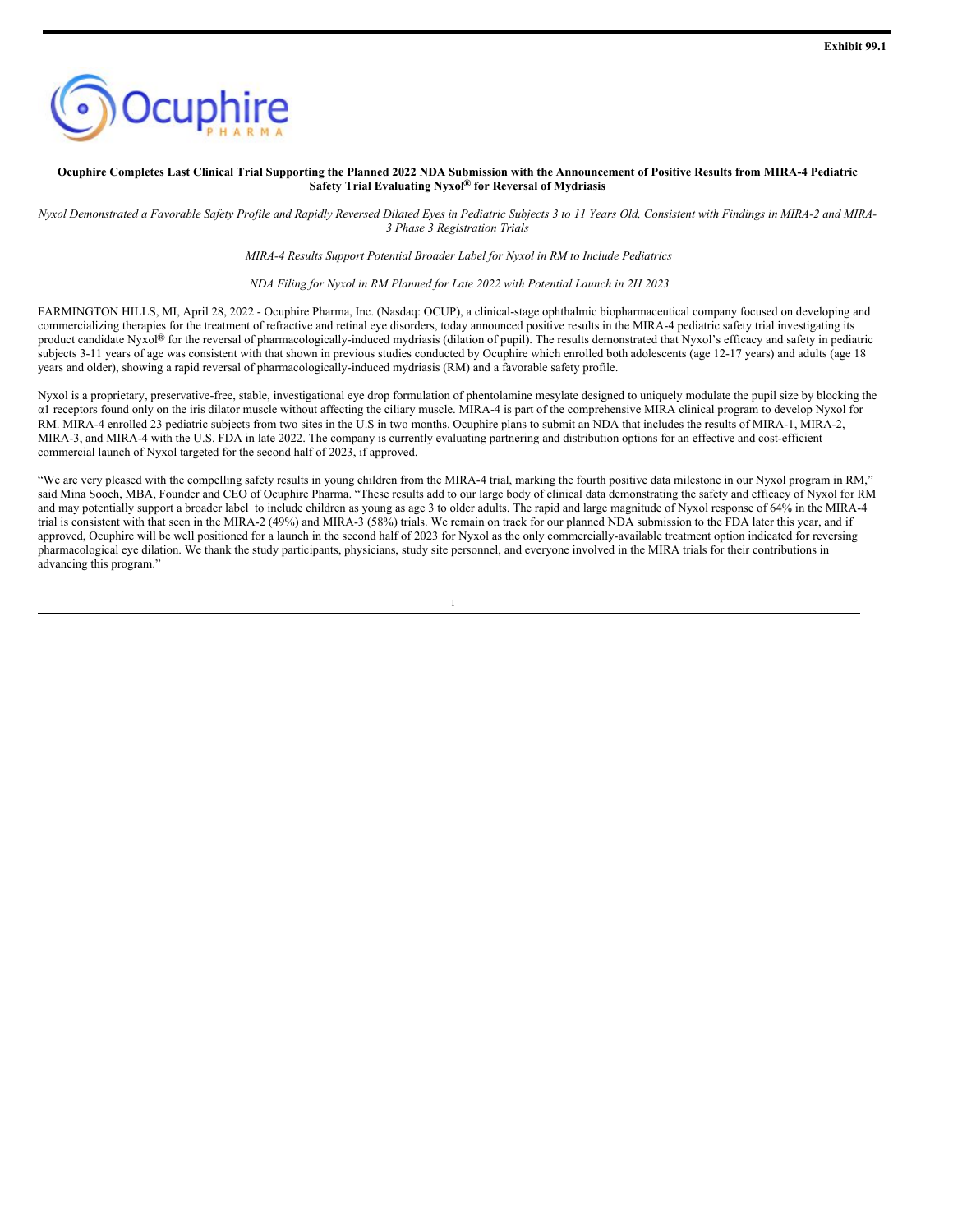#### **Highlights of MIRA-4 Safety and Efficacy Results**

MIRA-4 (NCT05223478) is a pediatric trial evaluating the safety and efficacy of Nyxol in healthy subjects with pharmacologically-induced mydriasis as agreed with the FDA under the Pediatric Research Equity Act. In the trial, 23 pediatric subjects (two age groups: 3 to 5 years and 6 to 11 years) were randomized to receive one drop of Nyxol (0.75% phentolamine ophthalmic solution) or placebo (Nyxol vehicle) 1 hour after receiving one of 3 mydriatic agents. The three mydriatic agents used in this trial were phenylephrine 2.5% (alpha 1 agonist targeting the iris dilator muscle), tropicamide 1% (cholinergic blocker targeting the iris sphincter muscle), and Paremyd® (a combination of hydroxyamphetamine hydrobromide 1% and tropicamide 0.25%), all of which are commonly used in optometry and ophthalmology offices to dilate patients' pupils for annual comprehensive or special eye exams as well as surgical procedures. The primary endpoint is safety with descriptive statistics for secondary efficacy endpoints.

### *Summary of MIRA-4 Data*

#### Primary Safety Endpoint(s)

• The primary endpoint was met with Nyxol demonstrating a favorable safety and tolerability profile. There were no adverse events in this pediatric trial. Specifically, no complaints of headaches, redness, instillation site discomfort or pain, blurry vision, burning or stinging were reported. There was no change in vital signs.

#### Key Secondary Efficacy Endpoints

- At 90 minutes post-dose, 64% of Nyxol treated subjects had returned to baseline pupil diameter (PD) compared to 25% on placebo.
- At 3 hours post-dose, 82% of Nyxol treated subjects had returned to baseline PD compared to 33% on placebo.
- At 24 hours post-dose, 91% of Nyxol treated subjects had returned to baseline PD compared to 51% on placebo.
- The mean time to return to baseline PD was reduced by  $\sim$ 3 hours in Nyxol treated subjects compared to placebo.
- Nyxol was effective for all 3 dilating agents used and across light and dark irides.

Chris Pearson, O.D., Sabal Eye Care, FL, an investigator in the MIRA-3 and MIRA-4 clinical trials commented, "It is now well established that there is a notable increase in the prevalence of eye disorders such as myopia and amblyopia that require a comprehensive eye exam in children, and as a result, there is now an increased need for eye exams that require pupil dilation in children. The availability of a safe and effective pharmaceutical drop that can reverse eye dilation has the potential for broad use. Having a pediatric label would mean that children, as well as adults, could benefit."

2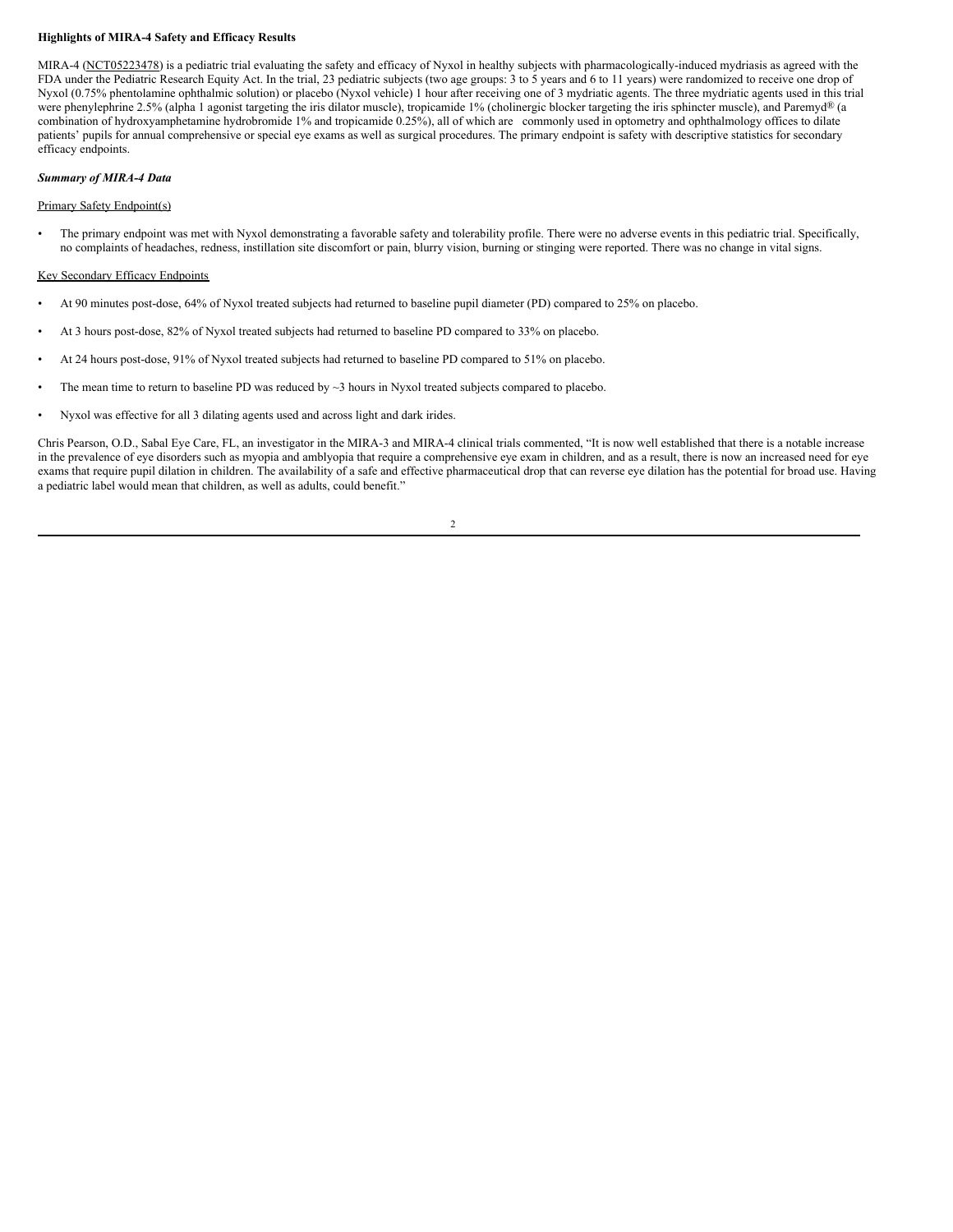<span id="page-5-0"></span>For more information about the MIRA-4 trial design, please visit www.clinicaltrials.gov (NCT05223478). Ocuphire collaborated closely with Oculos Development Services, a Rush, NY based clinical research organization and subsidiary of Iuvo BioScience, on the execution of the MIRA-4 trial and overall MIRA program.

#### **Reversal of Mydriasis Market Opportunity: Adults and Pediatrics**

An estimated 100 million eye dilations are conducted every year in the U.S. to examine the back of the eye either for routine check-ups, disease monitoring or surgical procedures across all eye care practice groups. Depending on the individual and the color of their eyes, the pharmacologically-induced dilation can last anywhere from 6 to 24 hours in adults. Dilated eyes have heightened sensitivity to light and an inability to focus on near objects, causing difficulty reading, working, and driving. Currently, there are no approved or available treatment options to safely reverse mydriasis. If approved, Nyxol has the potential to be the only FDA-approved drug for the reversal of mydriasis uniquely modulating the pupil by blocking the α1 receptors found only on the iris dilator muscle without affecting the ciliary muscle.

According to the American Association for Pediatric Ophthalmology and Strabismus, dilating eye drops can last anywhere from 4 to 24 hours in children depending on the strength, type of the drop and the individual patient. Rapidly reversing the effects of dilation can benefit multiple stakeholders including children, their parents and even teachers, facilitating the child's return to school, sports, and homework.

#### **About Ocuphire Pharma**

Ocuphire is a publicly-traded (NASDAQ: OCUP), clinical-stage ophthalmic biopharmaceutical company focused on developing and commercializing therapies for the treatment of several eye disorders. Ocuphire's pipeline currently includes two small-molecule product candidates targeting refractive and retinal indications. The company's lead product candidate, Nyxol® eye drops (0.75% phentolamine ophthalmic solution) is a once-daily, preservative-free eye drop formulation of phentolamine mesylate, a non-selective alpha-1 and alpha-2 adrenergic antagonist designed to reduce pupil size, and is being developed for several indications, including reversal of pharmacologically-induced mydriasis (RM), presbyopia and dim light or night vision disturbances (NVD), and has been studied in 11 completed clinical trials. Ocuphire has reported positive data from MIRA-2 and MIRA-3 registration trials and MIRA-4 pediatric safety trial for the treatment of RM. Ocuphire also reported positive top-line data from a Phase 2 trial of Nyxol for treatment of presbyopia, both Nyxol as a single agent and Nyxol with low dose pilocarpine ("LDP") 0.4% as adjunctive therapy. The company recently completed enrollment in its Phase 3 trial of Nyxol for NVD (LYNX-1). Ocuphire's second product candidate, APX3330, is an oral tablet designed to inhibit angiogenesis and inflammation pathways relevant to retinal and choroidal vascular diseases, such as diabetic retinopathy (DR) and diabetic macular edema (DME) and has been studied in 11 Phase 1 and 2 trials. The company recently announced the completion of enrollment in a Phase 2b clinical trial of APX3330 to treat DR/DME (ZETA-1). Please visit www.clinicaltrials.gov to learn more about Ocuphire's recently completed Phase 3 registration trial in RM (NCT05134974), pediatric safety study in RM (NCT05223478), Phase 3 registration trial in NVD (NCT04638660), and Phase 2b trial in DR/DME (NCT04692688). Ocuphire previously completed the first Phase 3 registration trial in RM (NCT04620213) and Phase 2 trial in presbyopia (NCT04675151). As part of its strategy, Ocuphire will continue to explore opportunities to acquire additional ophthalmic assets and to seek strategic partners for late-stage development, regulatory preparation, and commercialization of drugs in key global markets. For more information, visit www.ocuphire.com.

| ł<br>I<br>×<br>۰. |
|-------------------|
|                   |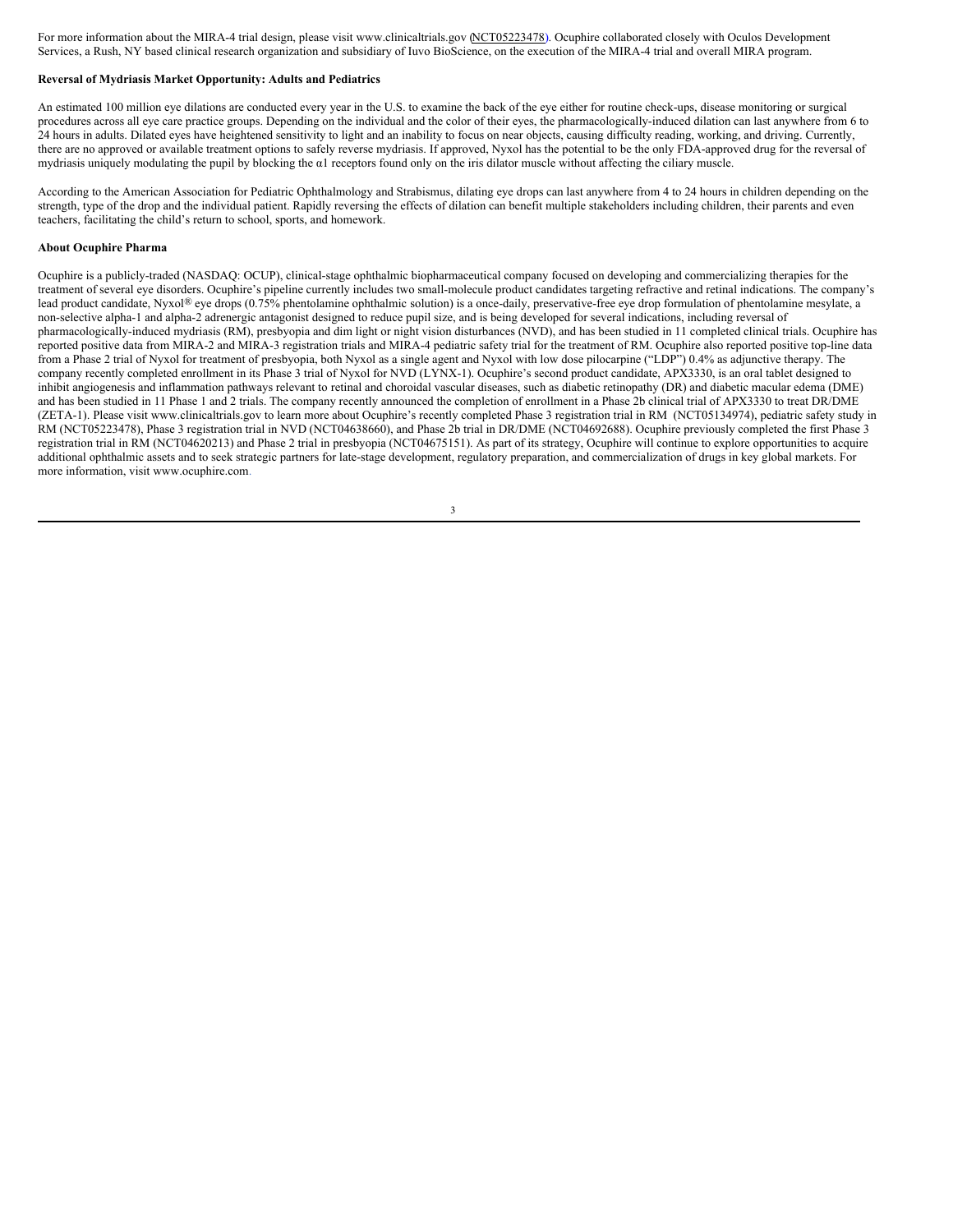#### **Forward Looking Statements**

Statements contained in this press release regarding matters that are nothistorical facts are "forward-looking statements" within the meaning of the Private Securities Litigation Reform Act of 1995. Such statements include, but are not limited to, the market for RM (in adults and pediatrics), future clinical trials, as well as statements concerning the success and timing of planned regulatory filings, product label and commercialization of Ocuphire's product candidates. These forward-looking statements are based upon Ocuphire's current expectations and involve assumptions that may never materialize or may prove to be incorrect. Actual results and the timing of events could differ materially from those anticipated in such forward-looking statements as a result of various risks and uncertainties, including, without limitation: (i) the success and timing of regulatory submissions and pre-clinical and clinical trials, including enrollment and data readouts; (ii) regulatory requirements or developments; (iii) changes to clinical trial designs and regulatory pathways; (iv) changes in capital resource requirements; (v) risks related to the inability of Ocuphire to obtain sufficient additional capital to continue to advance its product candidates and its preclinical programs; (vi) legislative, regulatory, political and economic developments, (vii) changes in market opportunities, (viii) the effects of COVID-19 on clinical programs and business operations, (ix) the success and timing of commercialization of any of Ocuphire's product candidates and (x) the maintenance of Ocuphire's intellectual property rights. The foregoing review of important factors that could cause actual events to differ from expectations should not be construed as exhaustive and should be read in conjunction with statements that are included herein and elsewhere, including the risk factors detailed in documents that have been and may be filed by Ocuphire from time to time with the SEC. All forward-looking statements contained in this press release speak only as of the date on which they were made. Ocuphire undertakes no obligation to update such statements to reflect events that occur or circumstances that exist after the date on which they were made.